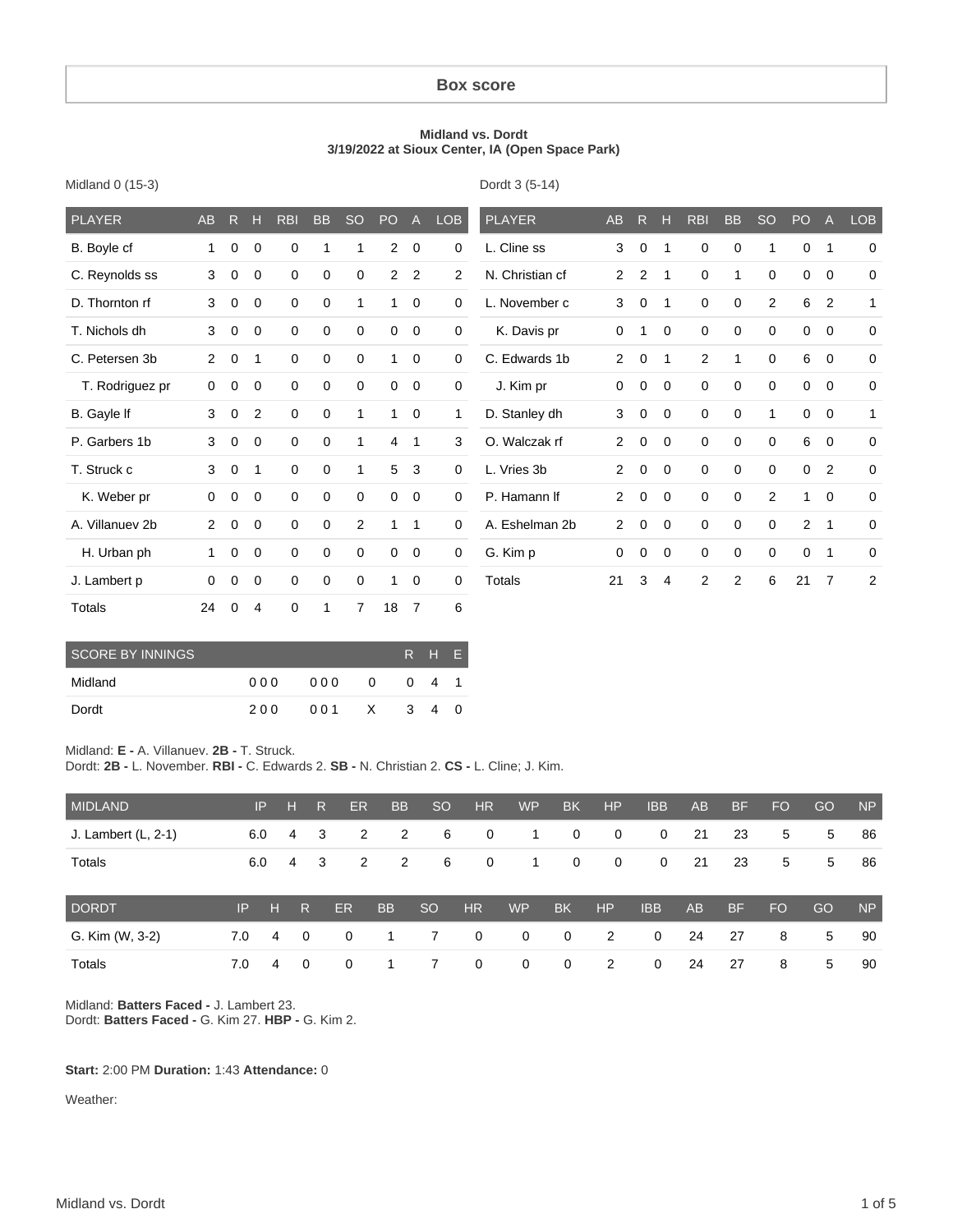# **Scoring Summary**

| <b>INNINGS</b> | <b>PLAY</b>                                                                          | $V - H$ |
|----------------|--------------------------------------------------------------------------------------|---------|
| Dordt<br>1st   | C. Edwards grounded out to 2b, RBI; K. Davis advanced to third; N. Christian scored. | $0 - 1$ |
| Dordt<br>1st   | K. Davis scored on a wild pitch.                                                     | $0 - 2$ |
| Dordt<br>6th   | C. Edwards singled, RBI; N. Christian scored, unearned.                              | $0 - 3$ |

**All Plays**

# **Midland Top of 1st Inning**

B. Boyle hit by pitch.

- C. Reynolds reached on a fielder's choice; B. Boyle out at second 3b to 2b. (1 out)
- D. Thornton flied out to rf. (2 out)
- C. Reynolds out at first c to 1b, picked off. (3 out)

**Inning Summary: 0 Runs , 0 Hits , 0 Errors , 1 LOB**

# **Dordt Bottom of 1st Inning**

L. Cline struck out looking. (1 out)

N. Christian singled up the middle.

L. November doubled to left field; N. Christian advanced to third.

K. Davis pinch ran for L. November.

**C. Edwards grounded out to 2b, RBI; K. Davis advanced to third; N. Christian scored.**

**K. Davis scored on a wild pitch.**

D. Stanley grounded out to ss. (3 out)

**Inning Summary: 2 Runs , 2 Hits , 0 Errors , 0 LOB**

# **Midland Top of 2nd Inning**

L. November to c for K. Davis.

T. Nichols flied out to lf. (1 out)

C. Petersen flied out to rf. (2 out)

B. Gayle singled up the middle.

P. Garbers struck out looking. (3 out)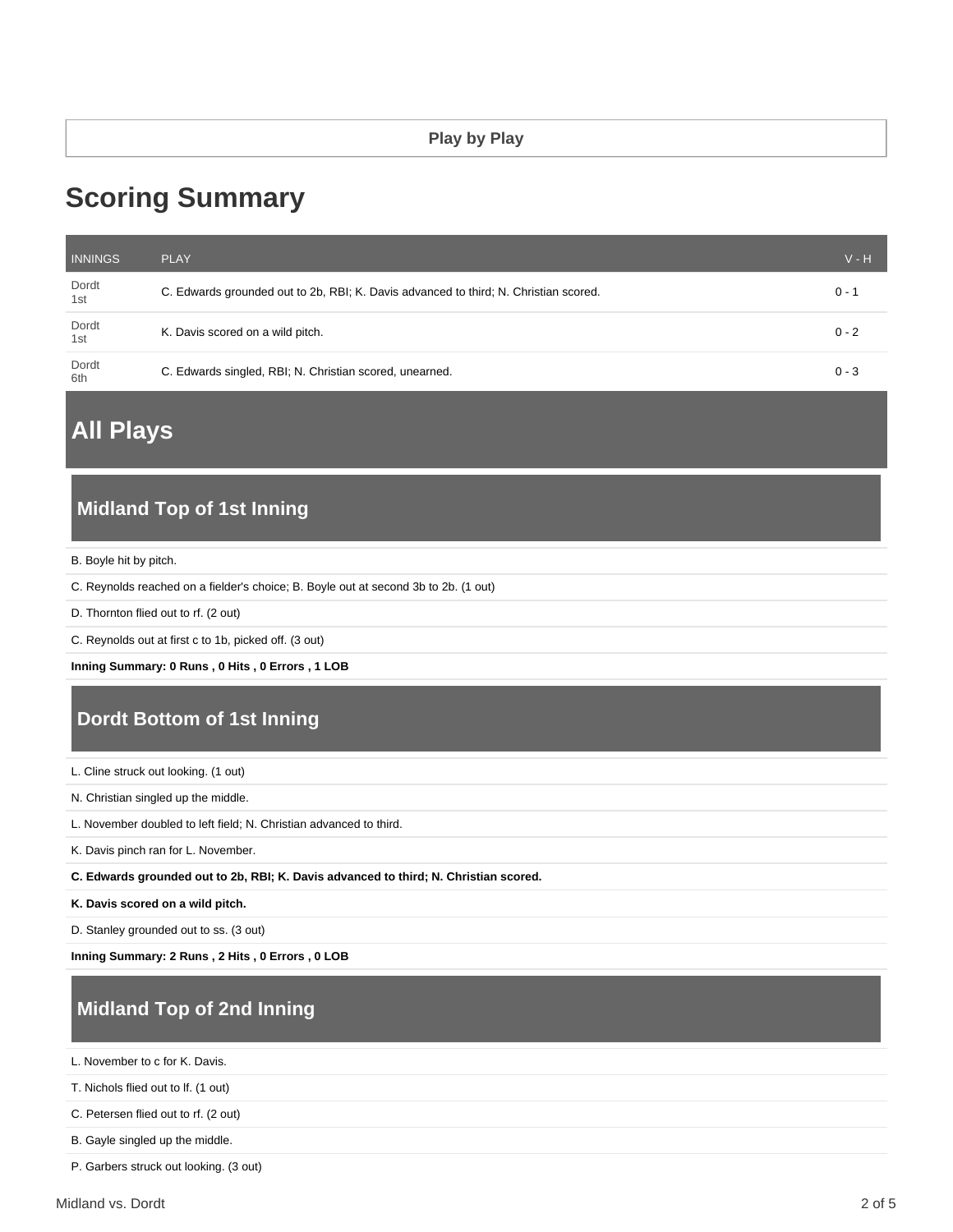## **Dordt Bottom of 2nd Inning**

O. Walczak out at first 1b to p. (1 out)

L. Vries flied out to rf. (2 out)

P. Hamann struck out swinging, out at first c to 1b. (3 out)

**Inning Summary: 0 Runs , 0 Hits , 0 Errors , 0 LOB**

#### **Midland Top of 3rd Inning**

T. Struck doubled to center field.

K. Weber pinch ran for T. Struck.

K. Weber advanced to third on a passed ball.

A. Villanuev struck out swinging. (1 out)

B. Boyle struck out swinging, out at first c to 1b. (2 out)

C. Reynolds fouled out to rf. (3 out)

**Inning Summary: 0 Runs , 1 Hits , 0 Errors , 1 LOB**

#### **Dordt Bottom of 3rd Inning**

T. Struck to c.

A. Eshelman fouled out to 3b. (1 out)

L. Cline grounded out to ss. (2 out)

N. Christian walked.

N. Christian stole second.

L. November struck out swinging. (3 out)

**Inning Summary: 0 Runs , 0 Hits , 0 Errors , 1 LOB**

#### **Midland Top of 4th Inning**

D. Thornton grounded out to ss. (1 out)

T. Nichols grounded out to 3b. (2 out)

C. Petersen singled up the middle.

B. Gayle singled to left field; C. Petersen advanced to second.

P. Garbers grounded out to 2b. (3 out)

**Inning Summary: 0 Runs , 2 Hits , 0 Errors , 2 LOB**

## **Dordt Bottom of 4th Inning**

C. Edwards walked.

T. Struck pinch ran for K. Weber.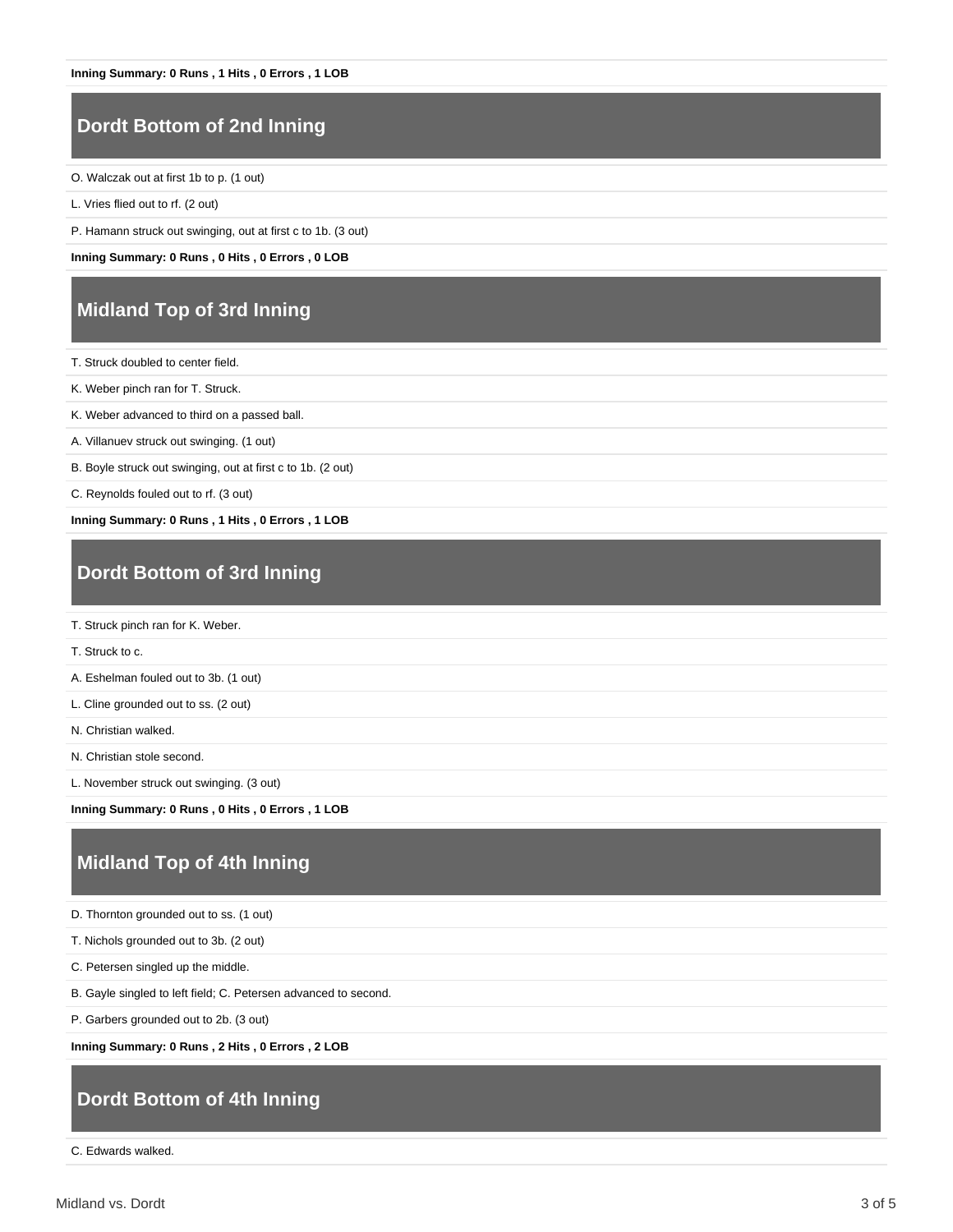- J. Kim pinch ran for C. Edwards.
- J. Kim out at second c to 2b, caught stealing. (1 out)
- D. Stanley struck out looking. (2 out)
- O. Walczak lined out to cf. (3 out)

**Inning Summary: 0 Runs , 0 Hits , 0 Errors , 0 LOB**

#### **Midland Top of 5th Inning**

- C. Edwards to 1b for J. Kim.
- T. Struck flied out to rf. (1 out)
- A. Villanuev struck out looking. (2 out)
- B. Boyle walked.
- C. Reynolds flied out to rf. (3 out)

**Inning Summary: 0 Runs , 0 Hits , 0 Errors , 1 LOB**

## **Dordt Bottom of 5th Inning**

- L. Vries lined out to cf. (1 out)
- P. Hamann struck out looking. (2 out)
- A. Eshelman flied out to lf. (3 out)

**Inning Summary: 0 Runs , 0 Hits , 0 Errors , 0 LOB**

#### **Midland Top of 6th Inning**

- D. Thornton struck out swinging. (1 out)
- T. Nichols flied out to rf. (2 out)
- C. Petersen hit by pitch.
- T. Rodriguez pinch ran for C. Petersen.
- B. Gayle struck out swinging. (3 out)

**Inning Summary: 0 Runs , 0 Hits , 0 Errors , 1 LOB**

## **Dordt Bottom of 6th Inning**

|  |  |  |  |  |  | C. Petersen to 3b for T. Rodriguez. |
|--|--|--|--|--|--|-------------------------------------|
|--|--|--|--|--|--|-------------------------------------|

- L. Cline singled to third base.
- L. Cline out at second c to ss, caught stealing. (1 out)
- N. Christian reached first on an error by 2b.
- N. Christian stole second.

L. November struck out swinging. (2 out)

**C. Edwards singled, RBI; N. Christian scored, unearned.**

D. Stanley reached on a fielder's choice; C. Edwards out at second ss unassisted. (3 out)

**Inning Summary: 1 Runs , 2 Hits , 1 Errors , 1 LOB**